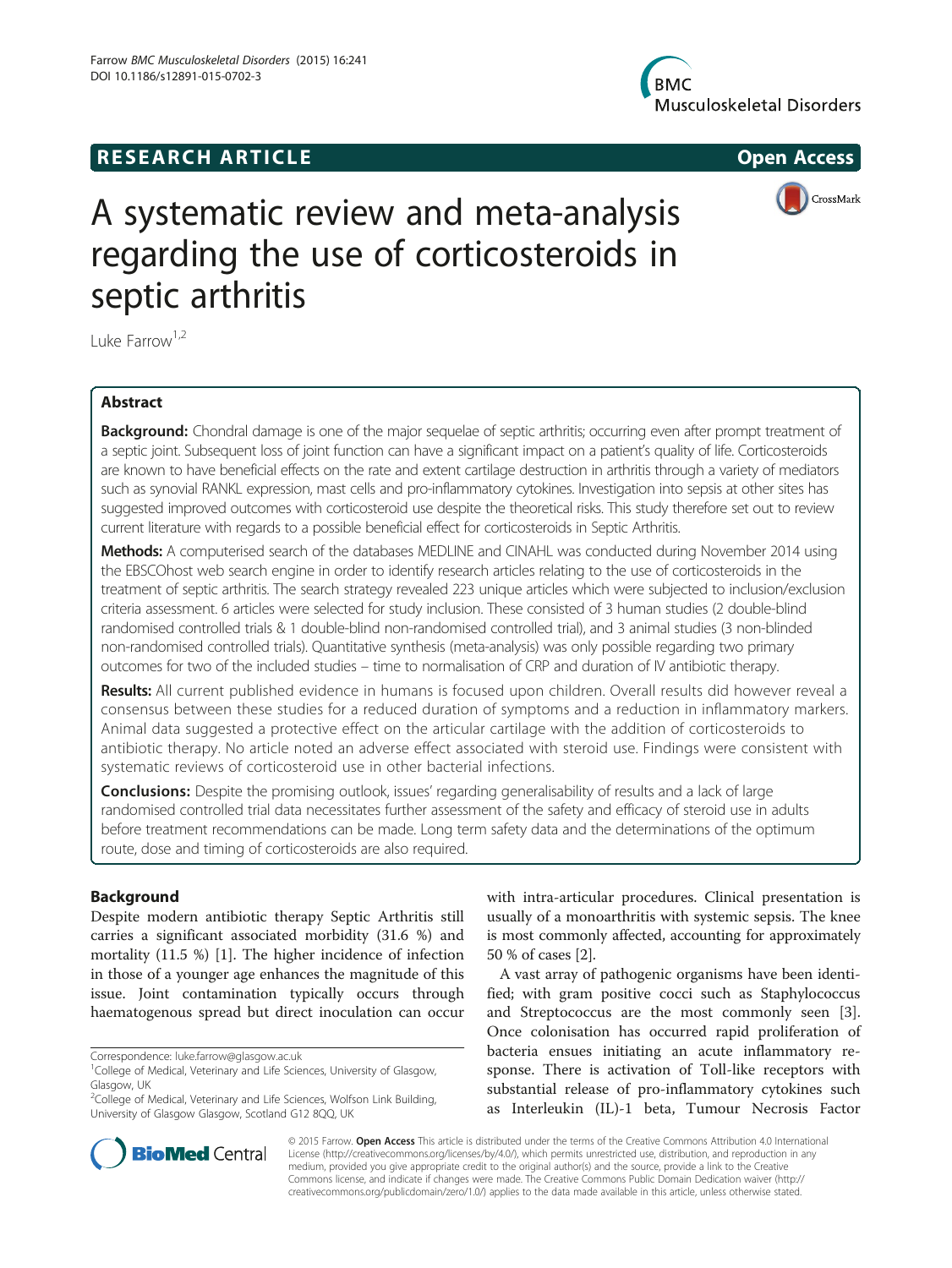(TNF)-alpha, IL-17 and IL-6 [[3\]](#page-6-0). These molecules stimulate osteoclast differentiation and bone reabsorption as well as matrix metalloproteinase (MMP) release leading to subsequent bone and cartilage degradation [\[4](#page-6-0)]. Presence of a joint effusion secondary to increased synovial fluid production increases intra-articular pressure which mechanically impedes blood/nutrient supply to the joint and further exacerbates cellular damage [\[2](#page-6-0)]. There is rapid progression and necrosis/degradation of chondrocytes within the first 24 h of onset [\[5](#page-6-0), [6\]](#page-6-0).

Corticosteroids are one well-established method of reducing joint inflammation, having being used in rheumatoid arthritis for decades [[7\]](#page-6-0). Pharmacodynamic effects are mediated through binding to glucocorticoid receptors; stimulating targeted protein upregulation (in particular Lipocortin). There is subsequent inhibition of Phospholipase A2 (a potent intracellular producer of prostaglandins, free radicals and leukotrienes) as well as a deleterious effect on several pro-inflammatory cytokines such as IL-1, Interferon (IFN)-γ and TNF-alpha. Other functions include inhibition of elastase and collagenase production, decreased T-cell number and reduced synovial MMP-1 expression [[8](#page-6-0)].

The use of glucocorticoids in infection has classically been contra-indicated due to a theoretical risk of worsening sepsis. Recent evidence regarding the use of corticosteroids alongside antibiotics in infection at other sites has however brought this suggestion into question. Studies into severe sepsis [[9\]](#page-6-0), severe pneumonia [[10](#page-6-0)], bacterial meningitis [[11\]](#page-6-0) and acute pyelonephritis [[12\]](#page-6-0) have all shown improved outcomes associated with steroid use.

Current research therefore suggests evidence for both a positive effect of glucocorticoids on joint destruction in arthritis, and improved clinical outcomes in infection when combined with antibiotic therapy. It is hypothesised that the combination of corticosteroids and antibiotics could be of benefit when considering Septic Arthritis. This study therefore sets out to examine the available evidence on this research topic in the form of a systematic review and meta-analysis.

#### Review

#### Methods

A computerised search of the databases MEDLINE and CINAHL was conducted during November 2014 using the EBSCOhost web search engine. This identified research articles relating to the use of corticosteroids in the treatment of septic arthritis. Search criteria included combinations of the terms "steroids", "hydrocortisone", "corticosteroids", "dexamethasone", "triamcinolone", "prednisolone", "glucocorticoids", "septic arthritis" and "joint infection" via a Boolean/Phrase strategy applied to the full

text article and abstract. An outline of the full electronic search strategy is shown in Table 1.

Search restrictions included English language text with a publication date 1963–2014. Further potentially relevant literature was identified through bibliographical analysis of identified articles and using an internet search engine (Google). Initial screening of potential articles was performed through an independent abstract review. Relevant articles were then discerned from those initially identified with a thorough independent full text analysis. Inclusion and exclusion criteria were used to ensure any conclusions drawn from the literature were valid and based on a sound methodical construct. Inclusion criteria comprised: interventional articles relating to the concomitant use of corticosteroids and antibiotics in the treatment of septic arthritis; presence of a control group or cohort; clearly stated inclusion and outcome criteria; assessment of results using a validated appropriate statistical test and ethical approval. Exclusion criteria included: No full text availability and review articles.

Quality assessment was performed via the Cochrane Collaboration's risk of bias tool. No formal review protocol was produced prior to the assessment process. All research was conducted in accordance with current international ethical standards [\[13](#page-7-0)].

Data extraction was carried out via a manual independent assessment of each article. Variables which were sought included study design, study aim, sample size, subject demographics, intervention, primary outcome measures, results, and author's conclusions. Meta-analysis of pooled outcome measures was performed where possible  $(\geq 2)$ homogeneous randomised controlled studies with at least one matched primary outcome variable) using the Cochrane collaboration's RevMan 5.3 tool [[14](#page-7-0)].

The written report has been produced in concordance with Preferred Reporting Items for Systematic Reviews and Meta-analyses (PRISMA) guidelines [[15\]](#page-7-0).

#### Results

The search strategy revealed 223 unique articles which were subjected to inclusion/exclusion criteria. Further abstract analysis identified 11 of these as potential candidates for review. A total of 6 articles were selected for study inclusion. A flowchart diagram of the complete study selection process is shown in Fig. [1.](#page-2-0) Articles consisted

#### Table 1 Search Criteria

Search 1: Steroids OR Corticosteroids OR Hydrocortisone OR Dexamethasone OR Triamcinolone OR Prednisolone OR Glucocorticoids (Search mode – Boolean/Phrase: 333,378 results).

Search 2: Septic Arthritis OR Joint Infection (Search mode – Boolean/Phrase, 7661 results)

Search 3: Search 1 AND Search 2 (Search mode – Boolean/Phrase: 223 results)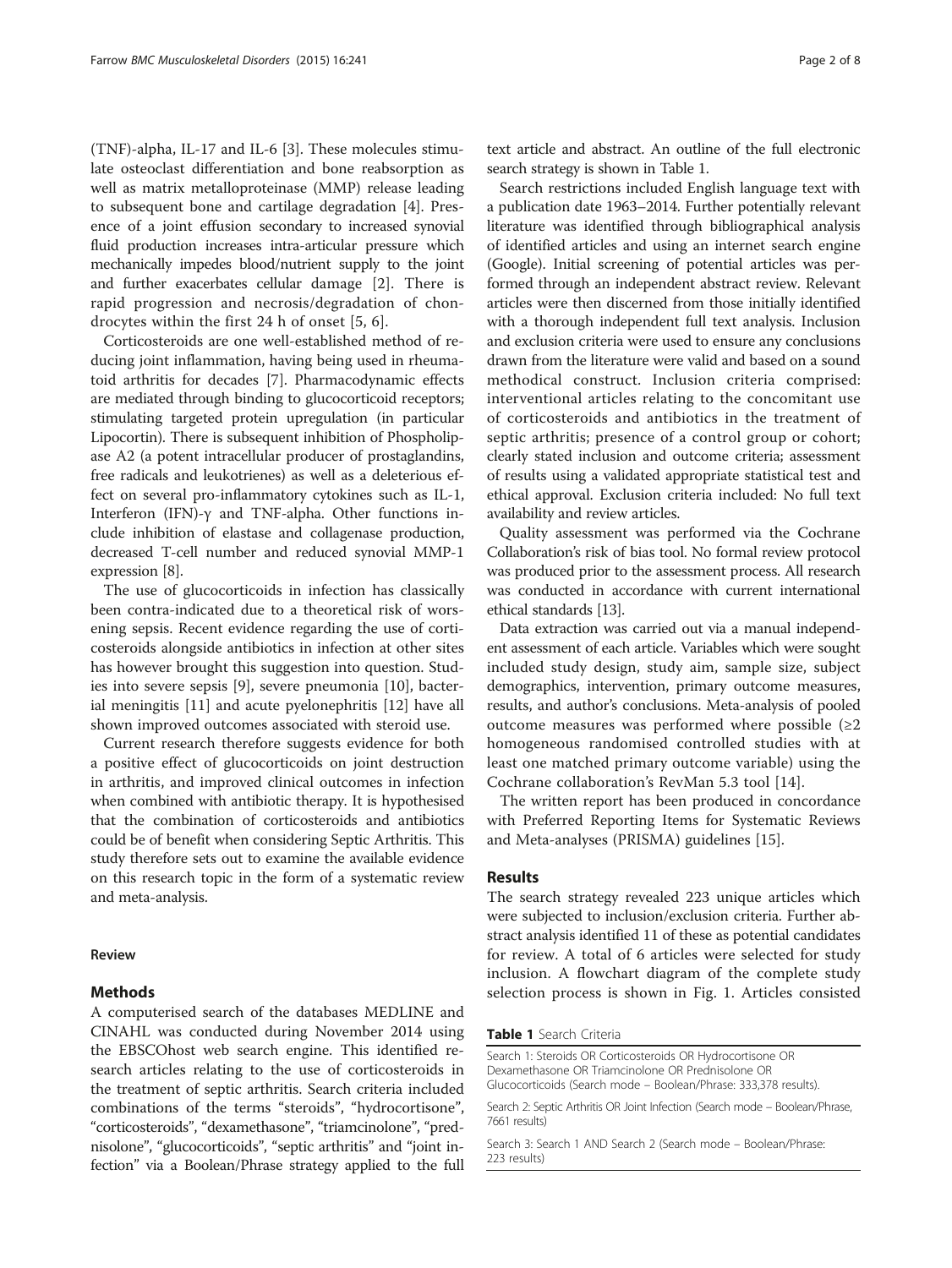<span id="page-2-0"></span>

of 3 human studies in children (2 double-blind randomised controlled trials & 1 double-blind non-randomised controlled trial), and 3 animal studies (3 non-blinded non-randomised controlled trials). No interventional human adult studies were available for analysis. All studies showed a positive effect in at least one primary outcome

for the addition of corticosteroids to antibiotics in the treatment of septic arthritis. A total of 349 participants were involved in the analysis (209 humans, 57 rabbits and 83 mice). The mean age of human participants was 5.64 years. Individual study characteristics and results are detailed in Table [2](#page-3-0).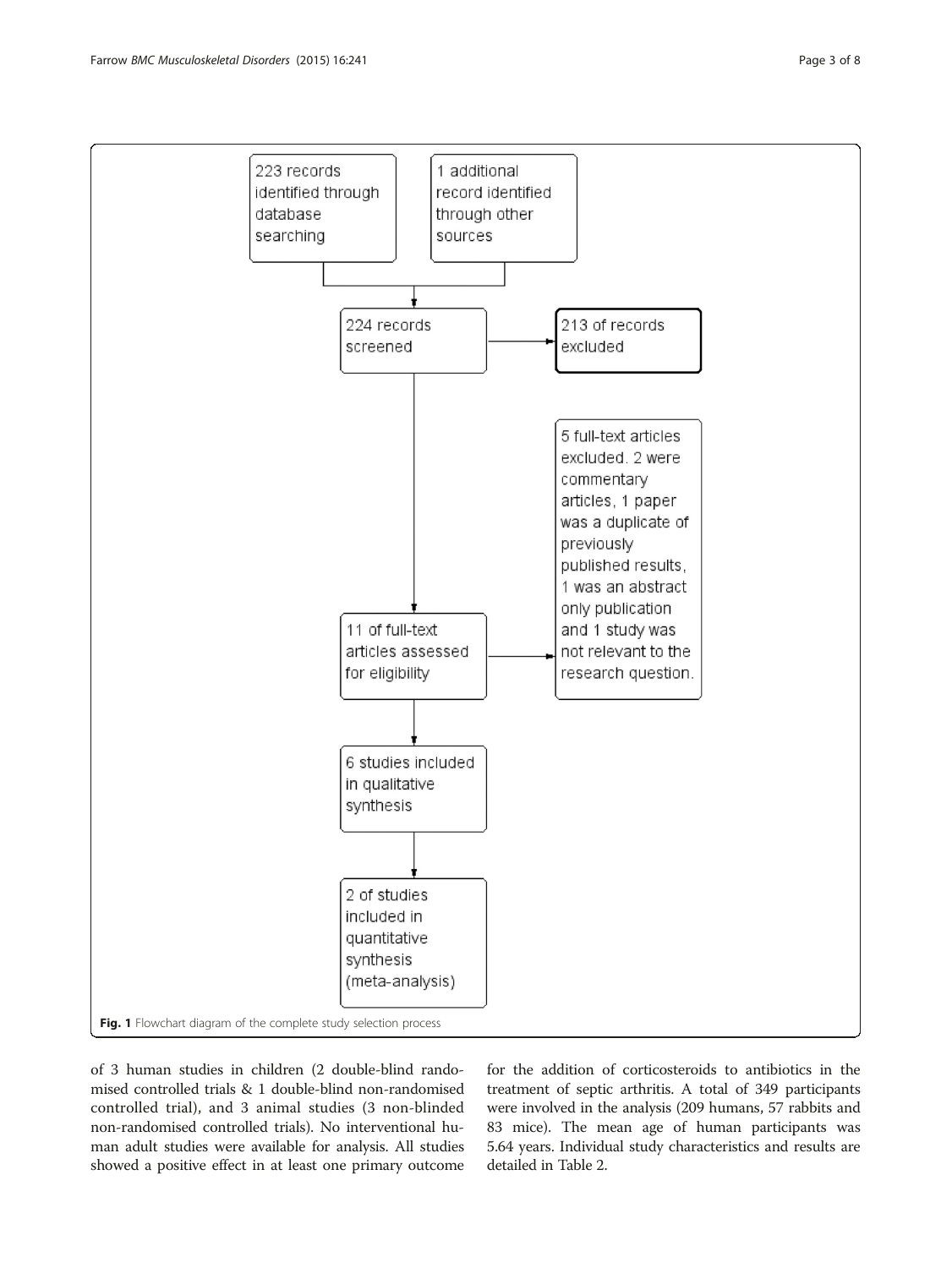#### <span id="page-3-0"></span>Table 2 Individual study characteristics and results

| Authors                            | Design                                                      | Aims                                                                                                                                                                                                                                                    | Subjects                                                                                                                                                                                                                                               | Intervention                                                                                                                                                                                                                                                                                                                                                                                                                            | Outcomes                                                                                                                                                                                                             | Results                                                                                                                                                                                                                                                                                                                                                                                                                                                                                                  |
|------------------------------------|-------------------------------------------------------------|---------------------------------------------------------------------------------------------------------------------------------------------------------------------------------------------------------------------------------------------------------|--------------------------------------------------------------------------------------------------------------------------------------------------------------------------------------------------------------------------------------------------------|-----------------------------------------------------------------------------------------------------------------------------------------------------------------------------------------------------------------------------------------------------------------------------------------------------------------------------------------------------------------------------------------------------------------------------------------|----------------------------------------------------------------------------------------------------------------------------------------------------------------------------------------------------------------------|----------------------------------------------------------------------------------------------------------------------------------------------------------------------------------------------------------------------------------------------------------------------------------------------------------------------------------------------------------------------------------------------------------------------------------------------------------------------------------------------------------|
| Stricker<br>et al. 1996<br>$[21]$  | Non-blinded<br>non-randomised<br>controlled trial           | The chondroprotective effect of 27 adolescent male<br>betamethasone was examined<br>to determine if corticosteroids<br>can decrease articular cartilage<br>injury caused by inflammatory<br>exudate in Staphylococcus<br>aureus gonarthritis in rabbits | New Zealand white rabbits<br>split into 3 groups.                                                                                                                                                                                                      | Each rabbit's left knee was<br>inoculated with Staphylococcus<br>aureus. Group 1 received<br>antibiotics alone (intramuscular<br>Ceftriaxone for 12 days), group<br>2 received intramuscular<br>corticosteroids (4 days<br>Betamethasone) and antibiotics,<br>group 3 received intra-articular<br>glucocorticoids (single dose of<br>Betamethasone) and antibiotics.<br>All treatment was commenced<br>at 36 h after joint inoculation. | Synovial fluid culture & cell<br>count as well as peripheral<br>leukocyte count at days 2,<br>6 and 14. Histological and<br>histochemical analysis was<br>undertaken at 14 days.                                     | A significant difference was<br>seen in mean peripheral<br>leukocyte count when<br>comparing group 1 and 2<br>at 14 days (5,100 vs 8,100<br>white blood cells, $p < 0.05$ ).<br>Group 2 showed statistically<br>greater safranin O stain<br>orthochromasia than Group<br>1 or 3 ( $p < 0.05$ ) which was<br>thought to suggest<br>prostaglandin preservation.<br>This was consistent with<br>biochemical results for<br>hexosamine preservation<br>when group 2 was<br>compared to group 1<br>(p < 0.05) |
| Sakiniene<br>et al. 1996<br>$[23]$ | Non-blinded<br>non-randomised<br>controlled trial           | To evaluate the combined<br>effect of systemic<br>corticosteroids and antibiotics<br>on the course of septic arthritis                                                                                                                                  | Two separate experimental<br>protocols were used: 1-40<br>five week old Swiss mice<br>(20 male, 20 female) split<br>into 3 groups. $2 - 43$ male<br>Swiss nice (5-6 weeks old)<br>split into 3 groups. Results<br>of these experiments were<br>pooled. | In both studies mice were<br>initially inoculated with<br>Staphylococcus aureus. One<br>group received no treatment,<br>one group received antibiotics<br>alone (Cloxacillin given<br>intraperitoneally every 12 h)<br>and one group received<br>corticosteroids (Dexamethasone<br>given intraperitoneally every<br>24 h) and antibiotics.<br>Intervention was commenced<br>at 3 days post inoculation.                                 | Frequency and severity of<br>arthritis (Arthritis index) at<br>0,3,7,14 days. Histopathological,<br>immunohistochemical,<br>bacteriologic, serologic and<br>haematologic manifestations<br>were assessed at 14 days. | Only those treated with<br>antibiotics and<br>corticosteroids showed a<br>significantly difference in<br>the frequency and severity<br>of arthritis compared to<br>controls at 14 days. Serum<br>levels of IFN-y were 4 fold<br>decreased in the antibiotic<br>treated group and 15 fold<br>decreased in the<br>corticosteroid and antibiotic<br>group. Serum NO3 <sup>-</sup> levels<br>were significantly reduced<br>in both the treatment arms.                                                       |
| et al. 1998<br>$[24]$              | Wysenbeek Non-blinded<br>non-randomised<br>controlled trial | To assess the effect of intra-<br>articular corticosteroids added<br>to systemic antibiotics in ex<br>perimental septic arthritis.                                                                                                                      | 30 eight week old<br>New Zealand rabbits split<br>into 3 groups ( $n = 10$ per<br>group).                                                                                                                                                              | Rabbits had their left knee<br>inoculated with Staphylococcus<br>epidermis. Group 1 were<br>untreated controls, group 2<br>were treated with antibiotics<br>alone (daily intramuscular<br>Cefonicid) and group 3<br>received glucocorticoids<br>(intra-articular Methylprednisolone<br>given 48 h after infection and 24 h<br>after antibiotic commencement)<br>and antibiotics                                                         | A composite score of<br>Histopathological-<br>histochemical parameters in<br>both a vertical (A) and<br>horizontal (B) section at<br>follow up (15 days).                                                            | Both treatment groups had<br>significantly lower scores<br>than the control. Group 3<br>had significantly lower<br>scores than group 2 for A<br>$(6.5 [1.4] \text{ vs } 4.0 [1.0], p =$<br>0.001) and B (7.4 [2.6] vs<br>4.2 [2.2], $p = 0.01$ ) [] =<br>Standard Deviation (SD).                                                                                                                                                                                                                        |
| Odio et al.<br>2003 [17]           | Double-blind<br>randomised<br>controlled trial              | Assess the impact of<br>corticosteroids and antibiotics<br>on joint dysfunction and the                                                                                                                                                                 | 123 children with<br>documented septic arthritis<br>aged 3 months to 11 years<br>(with parental consent). 23                                                                                                                                           | Placebo group received antibiotics<br>and IV 0.9 % saline (equivalent of<br>Dexamethasone timing and<br>volume). There was a variety of                                                                                                                                                                                                                                                                                                 | Clinical outcomes were<br>assessed at the end of<br>treatment, 6 months and<br>12 months. During the                                                                                                                 | Levels of residual<br>dysfunction were<br>significantly improved for<br>Dexamethasone vs. Placebo                                                                                                                                                                                                                                                                                                                                                                                                        |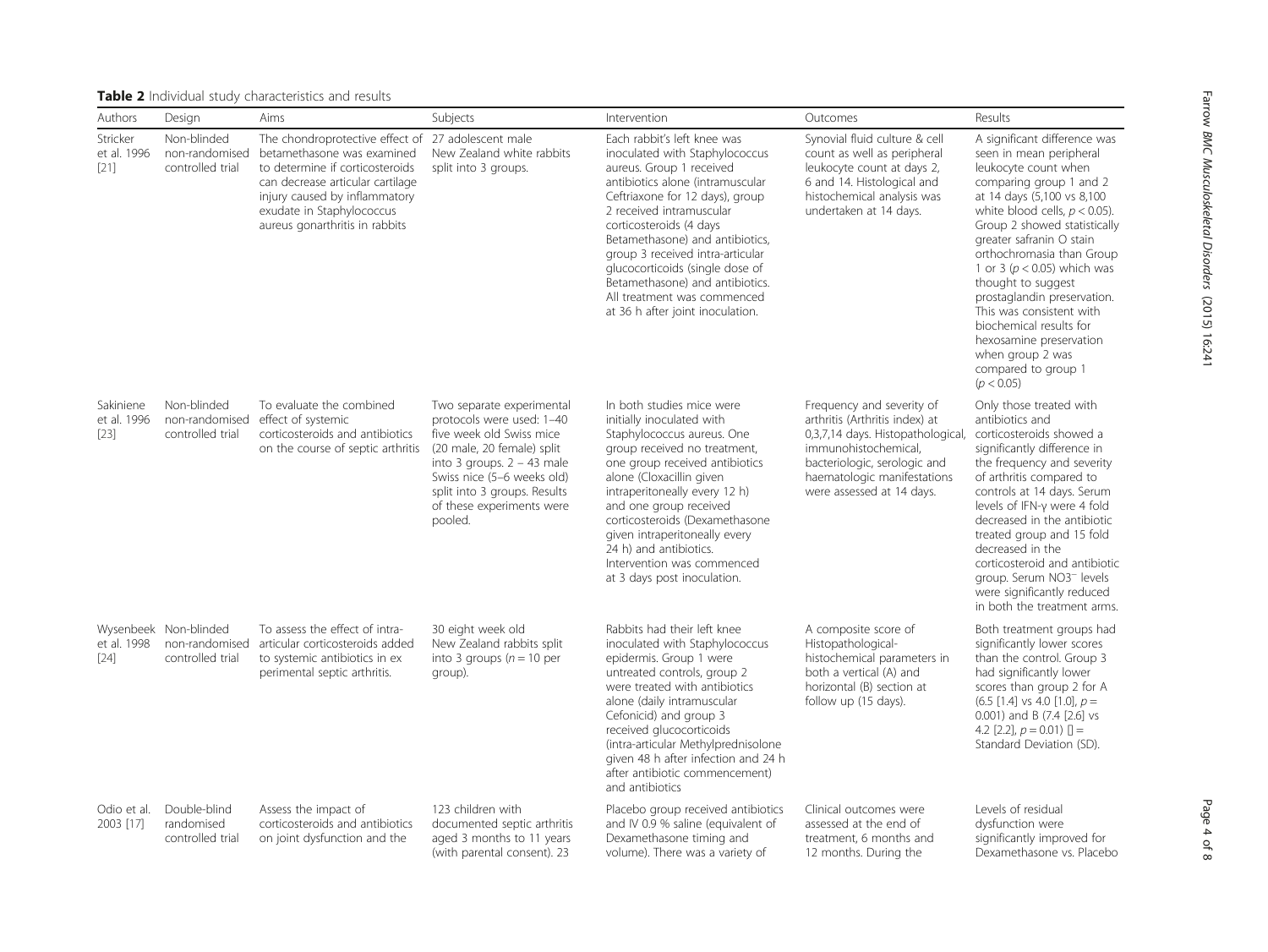|                           |                                                    | acute response in septic<br>arthritis.                                                                                             | children were unevaluable<br>therefore 100 patients were<br>assessed. There were two<br>groups: Dexamethasone<br>$(n = 50)$ and Placebo $(n = 50)$ .<br>There were no significant<br>differences in baselines<br>characteristics between groups                                                                                | antibiotic regimes used based on<br>age, identified pathogen and<br>organism resistance. Dexamethasone<br>group received antibiotics and IV<br>Dexamethasone (0.2 mg/kg/dose<br>given every 12 h for 8 doses).<br>Dexamethasone/Placebo given<br>from diagnosis.                                                                                                                                | acute phase time for<br>normalisation of CRP,<br>duration of symptoms,<br>extent of antibiotic therapy<br>and arthrotomy requirements<br>were also assessed.            | at end of treatment (2 vs<br>16 [5.54-16.62], $p < 0.001$ ),<br>at 6 months (1 vs 19 [1.41-<br>4.22], $p < 0.001$ ) and 12<br>months (1 vs 13 [1.31-4.1],<br>$p < 0.001$ ) [] = 95 % CI.<br>Compared to placebo the<br>Dexamethasone group also<br>had quicker normalisation<br>of CRP (2.04 $\pm$ 1.25 vs 4.68 $\pm$<br>6.23 days, $p = 0.01$ ; earlier<br>resolution of symptoms<br>$(2.34 \pm 5.06 \text{ vs } 7.81 \pm 2.04$<br>days, $p = 0.001$ ; and shorter<br>duration of IV antibiotics<br>$(7.2 \pm 1.2 \text{ vs } 10 \pm 5.6)$<br>$p < 0.05$ ). $\pm = SD$ |
|---------------------------|----------------------------------------------------|------------------------------------------------------------------------------------------------------------------------------------|--------------------------------------------------------------------------------------------------------------------------------------------------------------------------------------------------------------------------------------------------------------------------------------------------------------------------------|-------------------------------------------------------------------------------------------------------------------------------------------------------------------------------------------------------------------------------------------------------------------------------------------------------------------------------------------------------------------------------------------------|-------------------------------------------------------------------------------------------------------------------------------------------------------------------------|-------------------------------------------------------------------------------------------------------------------------------------------------------------------------------------------------------------------------------------------------------------------------------------------------------------------------------------------------------------------------------------------------------------------------------------------------------------------------------------------------------------------------------------------------------------------------|
| Harel et al.<br>2011 [16] | Double-blind<br>randomised<br>controlled trial     | Evaluate the effect of adding<br>dexamethasone to antibiotic<br>therapy in the clinical course<br>of septic arthritis in children. | with confirmed septic arthritis.<br>There were two groups:<br>Dexamethasone ( $n = 24$ ) and<br>Placebo $(n = 25)$                                                                                                                                                                                                             | 49 children aged 6-161 months Placebo group received antibiotics<br>(IV Cefuroxime 150 mg/kg/day in 3<br>divided doses) and placebo (IV 0.9 %<br>saline at equivalent of<br>Dexamethasone timing and<br>volume). Dexamethasone group<br>received antibiotics and IV<br>Dexamethasone (0.15 mg/kg/dose)<br>every 6 h for 16 consecutive doses.<br>Dexamethasone/Placebo given from<br>diagnosis. | Comparison between groups<br>for clinical and laboratory<br>parameters, length of hospital<br>stay, and late sequelae (follow<br>up at $2,6,12$ months).                | Compared to placebo those<br>treated with Dexamethasone<br>had a shorter duration of<br>fever (1.68 [2.57] vs 2.38<br>[2.41] for first day without<br>fever, $p = 0.021$ ); quicker<br>normalisation of CRP (3.09<br>$[3.80]$ vs 5.48 $[4.69]$ days,<br>$p = 0.029$ ; and duration of<br>IV antibiotics (9.91 [4.84] vs<br>12.60 [5.20] days, $p = 0.007$ ).<br>No formal assessment of<br>late sequelae or length of<br>hospital stay was<br>performed. $\Box$ = SD                                                                                                    |
| Arti et al.<br>2014 [18]  | Double-blind<br>non-randomized<br>controlled trial | Evaluation of the effects of<br>IV dexamethasone on the<br>recovery process in septic<br>arthritis                                 | 60 patients with septic arthritis<br>separated into two groups<br>$(n = 30)$ . Mean age in group 1<br>was $8.06 \pm 0.5$ years. 73 % of<br>the group 1 participants were<br>male and 27 % were female.<br>Mean age in group 2 was<br>$8 \pm 0.6$ years. 70 % of the<br>group 1 participants were<br>male and 30 % were female. | Group 1 received IV antibiotics<br>(dose & timing not detailed) and IV<br>Dexamethasone (0.15 mg/kg/dose<br>every 6 h for 4 days). Group 2<br>received antibiotics and placebo<br>(IV 0.9 % saline given at same<br>volume and timing as<br>Dexamethasone). Dexamethasone/<br>Placebo given from diagnosis.                                                                                     | Groups were compared<br>regarding clinical<br>(inflammation & redness,<br>range of motion (ROM), and<br>duration of therapy) and<br>laboratory findings<br>(ESR & CRP). | There was a significant<br>difference between groups<br>1 & 2 regarding redness &<br>inflammation $(2.43 \pm 0.15 \text{ vs }$<br>$6.53 \pm 0.27$ days, $p = 0.0014$ ;<br>days of hospitalisation<br>$(8.9 \pm 0.88 \text{ vs } 12.17 \pm 0.54$<br>days, $p = 0.005$ ); joint ROM<br>$(91.2 \pm 2.28 \text{ vs } 40.53 \pm 1.44^{\circ})$<br>$p = 0.008$ ); and reduction of<br>ESR levels $(36.03 \pm 2.77 \text{ vs }$<br>$16.73 \pm 0.83$ , $p = 0.0001$ )<br>$\pm$ = SD                                                                                             |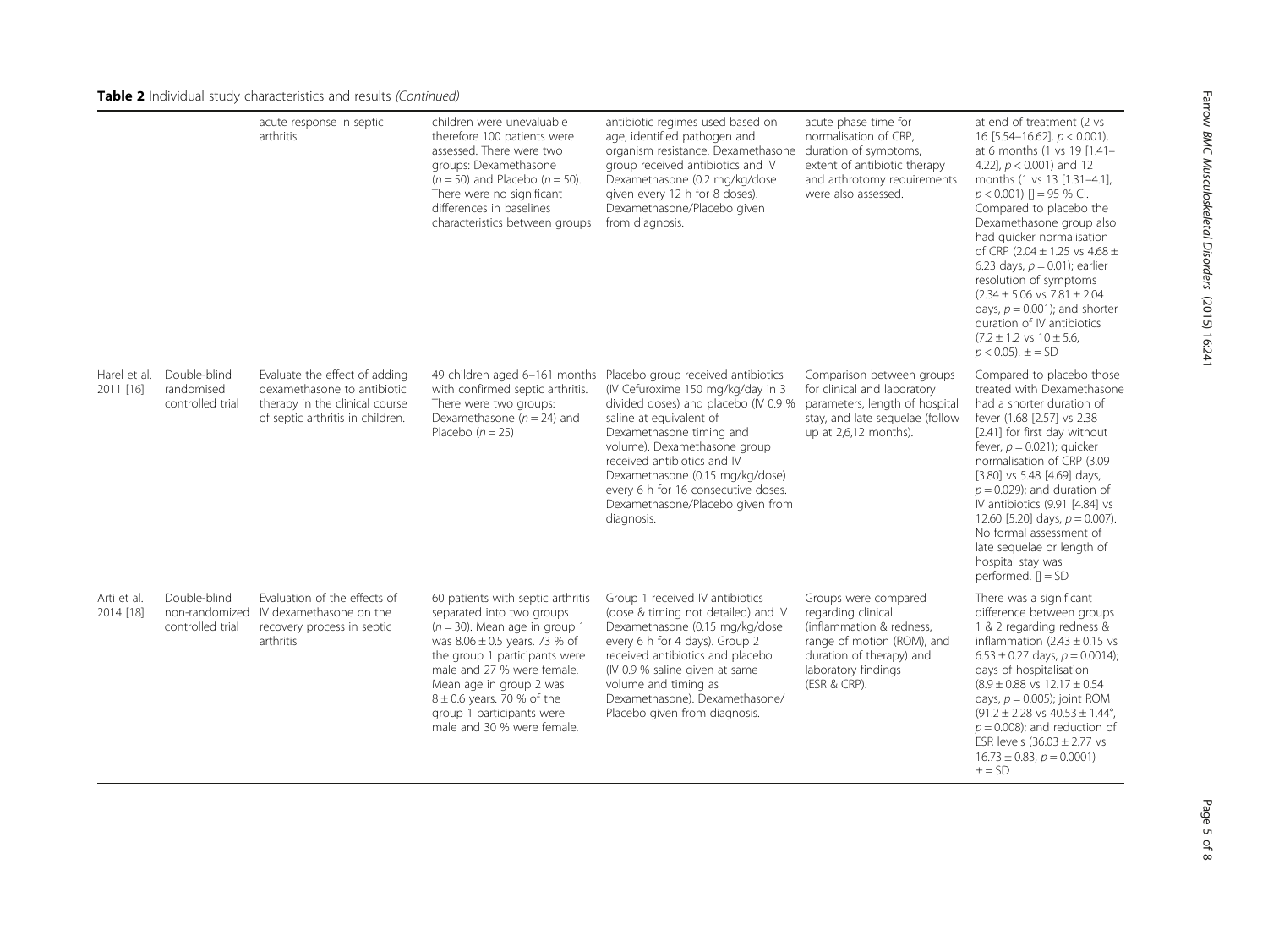Quantitative synthesis (meta-analysis) was only possible regarding two primary outcomes for two of the included studies – time to normalisation of CRP (Fig. 2) and duration of intra-venous (IV) antibiotic therapy (Fig. [3\)](#page-6-0). A risk of bias table detailing the author's judgements about each risk of bias item for each included study is shown in Fig. [4.](#page-6-0)

#### **Discussion**

There was a significant lack of adult human interventional trial data available. All studies did however show a positive effect in at least one primary outcome for the addition of corticosteroids to antibiotics in the treatment of septic arthritis. These improvements were shown across a variety of cellular, histological and clinical levels. Meta-analysis regarding normalisation of CRP and duration of IV antibiotics was performed with statistically significant trends favouring the addition of Dexamethasone vs. placebo for both. A lack of available studies and participant numbers to provide substantial analysis were however noted. No study documented adverse events associated with glucocorticoid use. These results are in keeping with those examining the addition of corticosteroids to antibiotics at other anatomical sites. Whilst these results are promising, there is a lack of large randomised controlled trial evidence with long term follow up and safety data in adult human subject's. As such there is currently insufficient evidence to recommend corticosteroids alongside antibiotics for the treatment of septic arthritis.

The studies identified during the review process were of varying methodological quality. There were two doubleblind randomised controlled trials identified during the search process [[16](#page-7-0), [17](#page-7-0)]. Both of these used a placebo controlled design to provide evidence for a positive effect in both biological and clinical parameters for dexamethasone in addition to antibiotic therapy. The numbers involved were however small, and there were some flaws identified in the methodological design of both studies. For example both articles failed to document if there was blinding of outcome assessment; determine whether appraisal was performed on an intention-to-treat or per-protocol; perform any formal safety analysis; and account for the impact of surgical intervention on outcomes. In addition despite

The other human study by Arti et al. 2014 [\[18](#page-7-0)] also found a positive effect for Dexamethasone therapy alongside antibiotics with regards to number of days of hospitalisation, clinical outcomes, and laboratory findings. This study had a number of major methodological flaws such as lack of randomisation, failure to compare baseline characteristics between groups and no long term follow up. It was therefore felt to provide minimal additional information to the previous literature.

The remaining studies focused upon the use of corticosteroids alongside antibiotics in an animal model. These allowed for direct analysis of histopathological parameters not easily assessed in humans due to ethical concerns. All studies showed an improvement in arthritis severity with the addition of glucocorticoids to antibiotics. Despite the poor methodological quality of the research and the lack of direct applicability to humans these articles do provide valid scientific rationale for the use of corticosteroids in septic arthritis.

There are still however a number of unanswered questions regarding the use of corticosteroids in Septic Arthritis. Importantly the concerns coming from a previously identified association between the use of glucocorticoids and an increased risk of infection [\[19](#page-7-0)] have not yet been fully addressed. Although no study assessed during this analysis identified any safety issues during follow up this was not formally evaluated at any point. A recently published abstract did report safety during a retrospective analysis regarding the use of corticosteroids in septic arthritis with no side effects noted except for 3 cases of symptom rebound after completion of the steroid course. This is a previously established side effect of steroid withdrawal [\[20\]](#page-7-0). It is also important to consider the significant long term effects of steroid use such as osteoporosis, diabetes, raised blood pressure, weight gain, mood changes and gastric irritation. It is felt however that the duration and dose of corticosteroids used in this scenario (such as the 4 days of IV Dexamethasone used in Odio et al. 2003

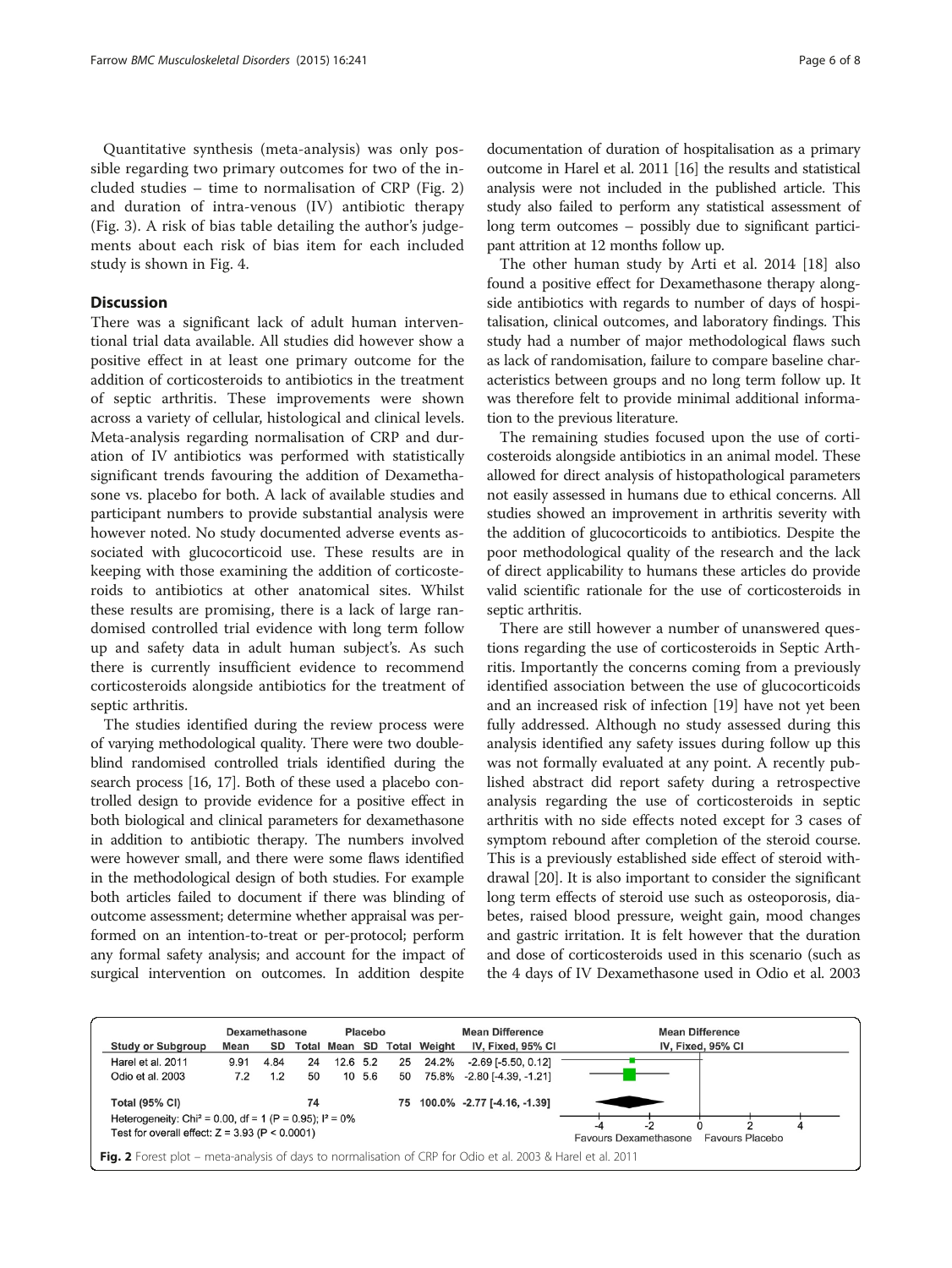<span id="page-6-0"></span>

[[17](#page-7-0)] and Harel et al. 2011 [\[16\]](#page-7-0)) would be unlikely to have any significant long term effect. The optimum route, duration and dose of glucocorticoids need to be determined as well. Comparisons between intramuscular and intraarticular corticosteroids in the Stricker et al. 1996 [[21](#page-7-0)] study did appear to favour an increased effect with the parenteral route. No study has examined the oral route of administration.

This study has also highlighted issues regarding the generalisability of current evidence. So far all studies have focused upon a child population and therefore the impact on and adult cohort is still unknown. It can be hypothesised that known differences in immunology



between varying age groups [\[22\]](#page-7-0) could impact on the glucocorticoid response.

#### Conclusions

The current evidence base points strongly towards a beneficial effect for corticosteroids in septic arthritis. This is consistent with scientific rationale and data regarding glucocorticoid use in sepsis at other anatomical sites. There is however insufficient evidence to make treatment recommendations at present. Further large scale randomised controlled trials including adult subjects; safety profiles and long term efficacy are required for this promising therapeutic option.

#### Competing interests

The author declares that he has no competing interests.

#### Authors' contributions

L. Farrow is the sole author of this paper and is therefore responsible for the entirety of the collected work.

#### Received: 28 April 2015 Accepted: 28 August 2015 Published online: 05 September 2015

#### References

- 1. Weston VC, Jones AC, Bradbury N, Fawthrop F, Doherty M. Clinical features and outcome of septic arthritis in a single UK Health District 1982–1991. Ann Rheum Dis. 1999;58:214–9.
- 2. Shirtliff ME, Mader JT. Acute septic arthritis. Clin Microbiol Rev. 2002;15:527–44.
- 3. Colavite PM, Sartori A. Septic arthritis: immunopathogenesis, experimental
- models and therapy. J Venom Anim Toxins incl Trop Dis. 2014;20:19. 4. Kwan Tat S, Padrines M, Theoleyre S, Heymann D, Fortun Y. IL-6, RANKL,
- TNF-alpha/IL-1: interrelations in bone resorption pathophysiology. Cytokine Growth Factor Rev. 2004;15:49–60.
- 5. Smith RL, Merchant TC, Schurman DJ. In vitro cartilage degradation by Escherichia coli and Staphylococcus aureus. Arthritis Rheum. 1982;25:441–6.
- 6. Roy S, Bhawan J. Ultrastructure of articular cartilage in pyogenic arthritis. Arch Pathol. 1975;99:44–7.
- 7. Buttgereit F, Burmester GR, Straub RH, Seibel MJ, Zhou H. Exogenous and endogenous glucocorticoids in rheumatic diseases. Arthritis Rheum. 2011;63:1–9.
- 8. Townsend HB, Saag KG. Glucocorticoid use in rheumatoid arthritis: benefits, mechanisms, and risks. Clin Exp Rheumatol. 2004;22:S77–82.
- 9. Annane D, Bellissant E, Bollaert PE, Briegel J, Confalonieri M, De Gaudio R, et al. Corticosteroids in the treatment of severe sepsis and septic shock in adults: a systematic review. JAMA. 2009;301:2362–75.
- 10. Kil HR, Lee JH, Lee KY, Rhim JW, Youn YS, Kang JH. Early corticosteroid treatment for severe pneumonia caused by 2009 H1N1 influenza virus. Crit Care. 2011;15:413.
- 11. Brouwer MC, McIntyre P, Prasad K, van de Beek D. Corticosteroids for acute bacterial meningitis. Cochrane Database Syst Rev. 2013;6, CD004405.
- 12. Pohl HG, Rushton HG, Park JS, Chandra R, Majd M. Adjunctive oral corticosteroids reduce renal scarring: the piglet model of reflux and acute experimental pyelonephritis. J Urol. 1999;162:815–20.